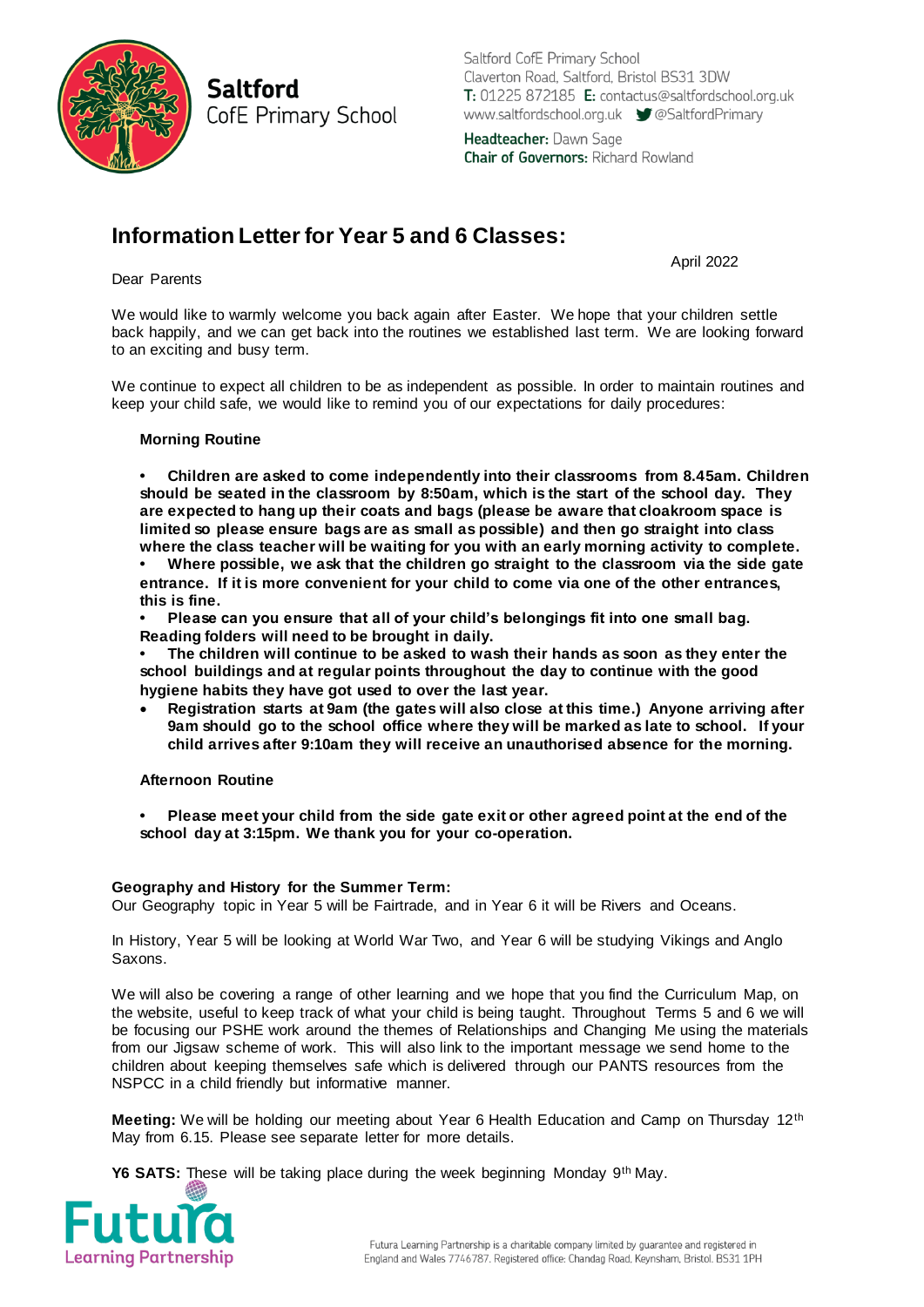**Snacks** The school policy on snacks is to ensure that they should be a healthy option. If you would like your child to have a mid-morning snack, we encourage them to bring in fresh fruit or vegetables. The best snacks for break time are foods that they can eat outside and can be eaten with their fingers. Chopped up, fruit or raw veggies such as carrots or peppers are ideal. Breadsticks and wholemeal crackers are also great finger foods that can be spread with low-fat soft cheese. Please note that the most recent guidance is that dried fruit is no longer recommended as a betweenmeal snack as it's high in sugar and can be bad for teeth. Parents have asked about various shop purchased snacks, such as fruit-winders and various breakfast bars etc. Most of these snacks are usually high in sugar. Water should be the only drink. Milk can be purchased through the school milk [service.](http://www.saltfordschool.org.uk/assets/uploads/documents/office/General%20Parent%20Letter%20Milk%20Feb%202018.pdf) **It is essential that your child has a named water bottle that is easy for them to refill during the day.** Thank you for your support

**Nut and seed life-threatening allergy awareness:** We have several children with severe lifethreatening nut and sesame seed allergies and a reaction can be triggered by airborne contact. For safety reasons, we must insist that parents/guardians do not send children to school with peanut butter sandwiches, Nutella, cereal bars containing nuts etc. or indeed anything containing nuts or sesame seeds (i.e. on buns or snack bars.) Our aim above to discourage confectionery for birthday celebrations – sweets and chocolates can contain traces of nuts and seeds. Thank you for your cooperation and understanding with this.

**Birthday celebrations**: We do not wish to spoil any child's birthday happiness but at the same time we do not want to add to the issues that we all know sugar causes for children. School council's presentation about the issues around sweets been sent in for birthdays can be found [here](https://www.saltfordschool.org.uk/assets/uploads/documents/children/Healthy%20eating.pdf) and their presentations linked to our sugar smart campaign can be found [here.](https://www.saltfordschool.org.uk/assets/uploads/images/children/Sugar%20Smart%20Assembly%201%20-%20Saltford%20School.pdf) We are introducing other ways of celebrating your child's special day in school without cakes and sweets. We think these are choices for you to make for yourselves at home. So please do not send sweets, cakes or other treats to school when it is your child's birthday.

**Toys:** Toys may be brought into school if requested as part of a class activity or display. We request that toys are not brought in for Golden Time.

**Outdoor Shoes:** Please can children have a separate pair of outdoor shoes in school as we use the side field at playtime and lunchtime wherever possible.

**Reading:** We actively encourage your child to read regularly. Children benefit from having reading as part of a daily routine, so this could be before they go to sleep at night. If you are unsure about suitable reading material for your child, please do not hesitate to contact us in school. The children's planners are checked regularly so please could you encourage them to keep these up to date.

**Homework:** All children will have reading folders. These should come to school **every day**. In them you will find your child's reading book and a Saltford School Planner. 10-20 quiet minutes is all you need each day. It's amazing how this will aid your child's progress. *Reading to your child is invaluable.* Please see our presentation about how you can support your child's reading at home [here.](https://www.saltfordschool.org.uk/assets/uploads/documents/curriculum/english/Reading%20at%20Saltford%20School.pdf)

Spellings will be given to Years 5 and 6 from the first week back. Maths homework is also given out weekly in both year groups in the form of reinforcement of skills taught at school and an expectation of completing DoodleMaths **3x a week earning a minimum of 30 stars in in Year 5**. This will be monitored weekly in class. Please help your child to get into a routine that works for you to enable them to achieve this.

In order to support the children's learning at home we suggest the following websites: [TT Rockstars](https://play.ttrockstars.com/auth/school/student) and [Doodle Maths](https://www.doodlemaths.com/students/) (logins required) [ict games.com](http://www.ictgames.com/)

**[Topmarks](https://www.topmarks.co.uk/)** 

**Physical Education** Indoor P.E. kit should be red plain or [Saltford t shirts](https://www.saltfordschool.org.uk/the-office/) and black shorts.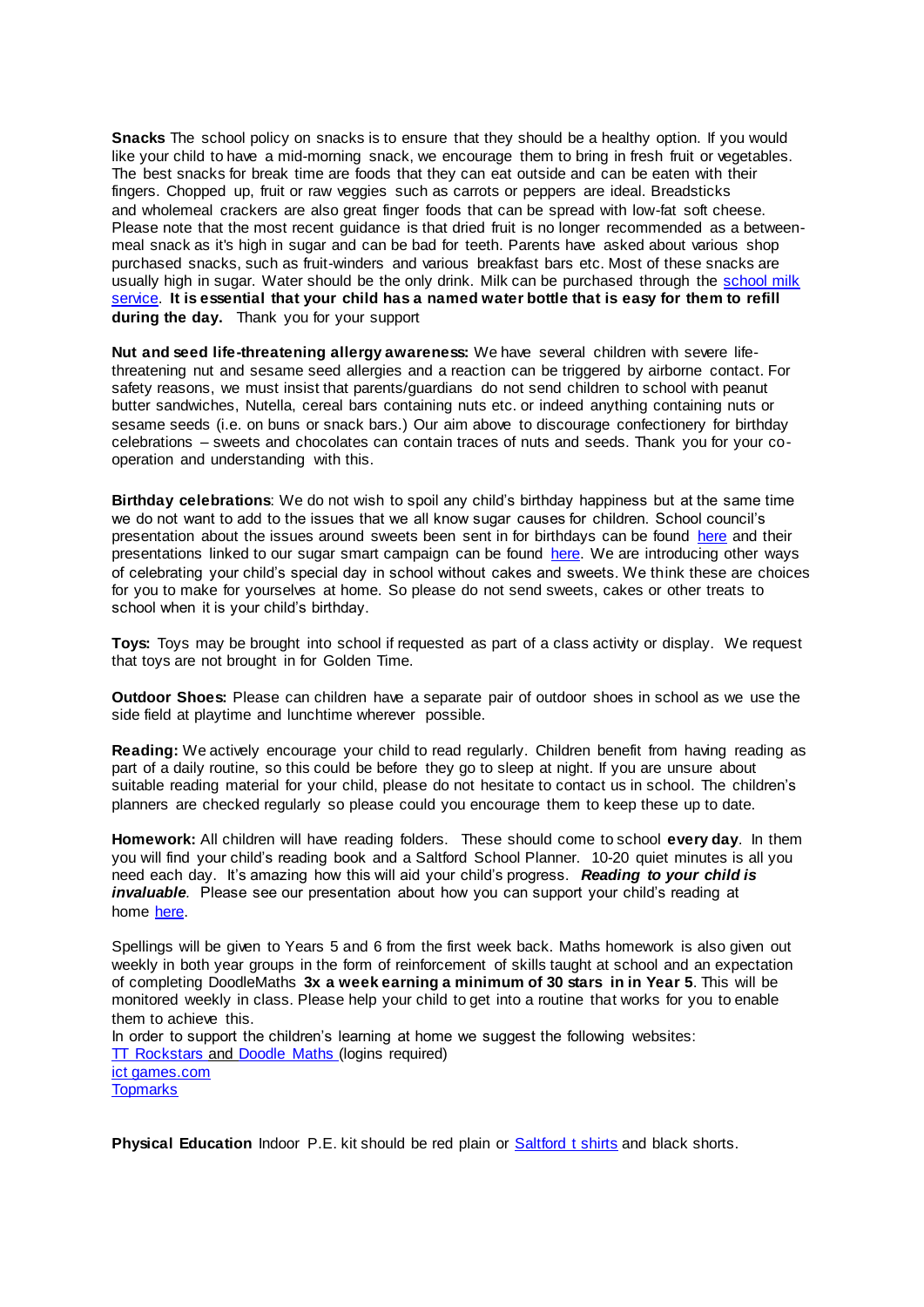Outdoor PE Kits should include long warm jogging trousers, a red T-Shirt, trainers, (Please send velcro fasteners if your child is unable to tie their laces**)** and a fleece type jacket. Please keep these in school all week as sometimes we need to adjust our P.E. slots.

**Swimming:** Unfortunately the Swimming Pool is currently closed awaiting repair. We will keep you updated via the newsletter - but it is likely the pool will be closed for the rest of the academic year. We will be doing an additional PE session outside as we did in Terms 3 and 4 (see below).

| Class           | PE Slot 1 | PE Slot 2 |
|-----------------|-----------|-----------|
| <b>JG</b>       | Mondav    | Wednesday |
| <b>NS</b>       | Mondav    | Wednesday |
| $\overline{AB}$ | Mondav    | Wednesday |
| JSB             | Mondav    | Wednesday |

**PPA Time:** This is class teacher's support time away from the classroom:

| Teacher    | Cover                                                          |  |
|------------|----------------------------------------------------------------|--|
| Mr Boyle   | Mrs Parfrey alternate Fridays                                  |  |
| Mr Bowkett | Mrs Parfrey alternate Fridays                                  |  |
| Mr Styles  | Mrs Hathaway every Thursday afternoon and alternate<br>Fridays |  |
| Mr Godwin  | Mrs Hathaway alternate Fridays                                 |  |

**Lost Property: Please make sure that everything is named.** This includes things like socks, shoes, hats, gloves, lunchboxes and drink bottles!! If everything is named, we will save a huge amount of time searching for lost items.

**School Dinners**: Key Stage Two children are required to pay should they wish to have a school dinner. Alternatively, parents can choose to provide their child with a packed lunch from home. If your child is having a school dinner, please can you use the School Gateway system (link below) to make any payment. Please can we also ask that you go through the menu with your child to ensure that they know what is available that day and whether they would like a vegetarian dinner (green) or a non-vegetarian (red). Class teachers require this information so that the kitchen can prepare the correct number of meals. The menu can be found on the school website. <http://www.saltfordschool.org.uk/the-office/>

Payments: Where payment for trips or events is required, the school uses School Gateway, an online payment system. A link to the School Gateway system is available on our website or through <https://login.schoolgateway.com/0/auth/login> .

**Hair: We** would like to request that all long hair (boys and girls) is put up for school in an effort to help prevent outbreaks of head lice which are so common. Please can all hair be tied neatly, with only small red and black clips and elastics to fasten them. Please see our uniform policy in the office section of the website for further information. <http://www.saltfordschool.org.uk/the-office/>

**Outdoor Shoes:** Please can children always have a separate pair of outdoor shoes in school as we would like to use the side field at playtime and lunchtime wherever possible. These need to be waterproof.

**Voluntary Classroom Support: We** are always looking for parent helpers to support activities in school. Information regarding this will be sent out when we are able to restart this - including all the current safety details etc. If you can help, we are always very grateful - even if it is on odd occasions or only for a short period of time. DBS forms are available from the school office. We would like to thank you for your continued support and hope that the year ahead will be a happy and healthy one for all concerned. Please do book an appointment with your child's teacher if there is anything you need to discuss with them – it is not always easy to have a conversation with the children present.